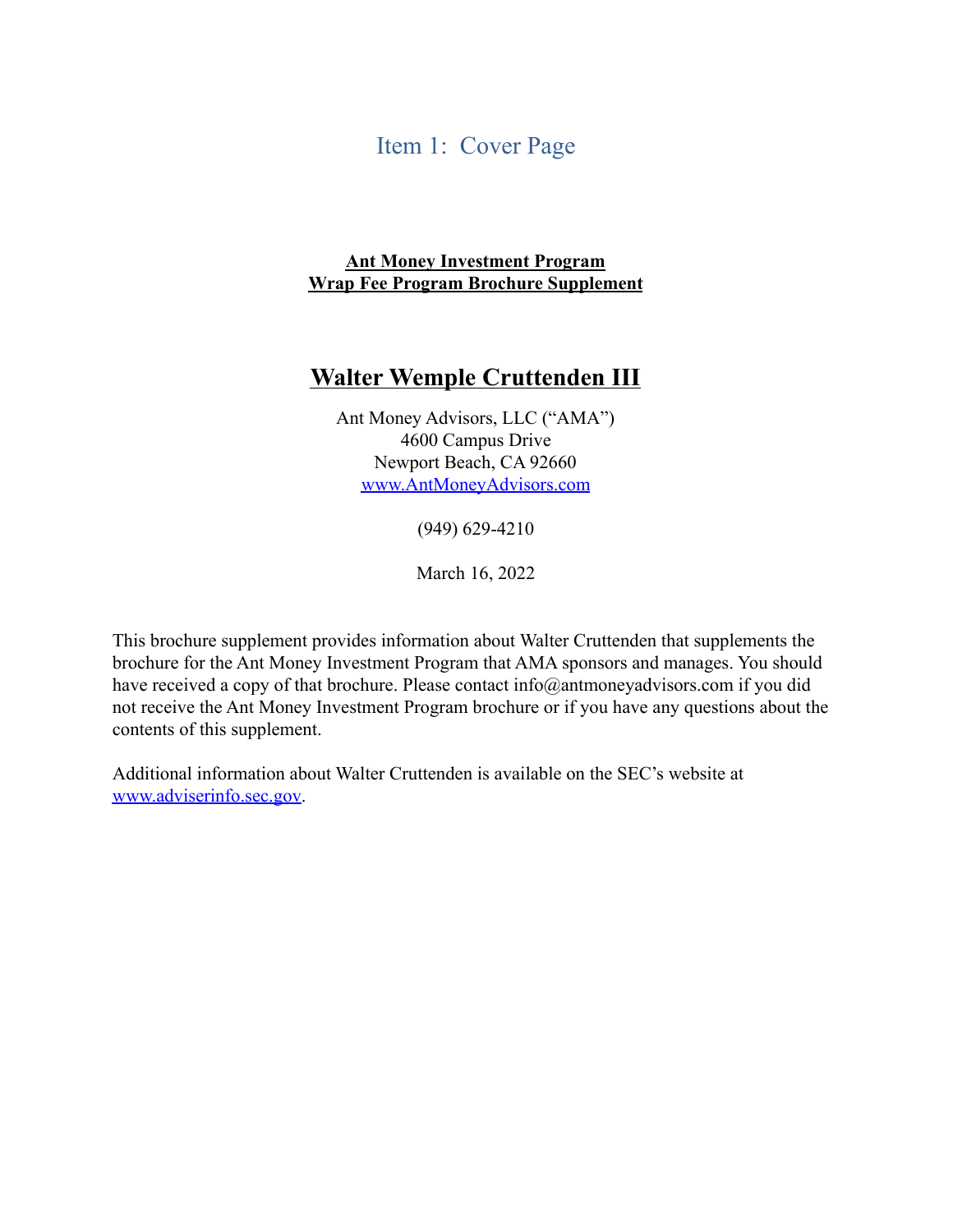# Item 2: Educational Background and Business Experience

Walter Cruttenden (b. 1950) is a financial markets innovator, an active founder investor in growth companies that serve a social need.

Walter is a co-founder and will serve as Chief Investment Officer of AMA.

Walter serves as Chairman of Acorns Grow, Inc., a micro investing company, which he cofounded. Acorns is an app that enables people to save and invest in incredibly small increments, with high frequency, requiring little or no conscious effort. Acorns owns Acorns Advisers, LLC, an investment adviser, and Acorns Securities, LLC, a carrying broker-dealer. Walter and his son, Jeffrey Cruttenden, developed the initial model portfolios for the Acorns Advisers Wrap Fee Program. Walter serves on Acorns Advisers, LLC's Investment Committee.

Walter serves as Chairman of Blast Intergalactic Group, Inc. ("BIG"), a gamification company operating at the nexus of the Fintech and Game industries. BIG's app, Blast, features a new game dynamic that improves the financial outcome for both gamers and game companies alike. Walter co-founded Ant Money, Inc. ("AMI"). BIG and AMI each own half of AMA's parent company, Ant Farm, Inc.

In his early career, Walter founded and served as CEO of two well-known investment banking and brokerage firms; Cruttenden Roth (now Roth Capital, active underwriters of emerging growth companies), and E\*Offering, formerly the investment banking arm of E\*Trade Securities (since merged). As CEO, Walter led both companies through rapid growth and significant liquidity events. Walter also co-founded SRS Laboratories (since acquired by DTS), after buying the acoustic technology from Hughes, and developing it into an independent company. Cruttenden also founded one of the largest growth stock conferences in the US, now the Roth **Conference** 

Walter has no formal education after high school.

## Item 3: Disciplinary Information

Walter Cruttenden has not been the subject of or involved in any material disciplinary or enforcement event.

## Item 4: Other Business Activities

Walter Cruttenden is not currently registered, and has no application pending to register, as a broker-dealer, registered representative of a broker-dealer, futures commission merchant ("FCM"), commodity pool operator ("CPO"), commodity trading advisor ("CTA"), or an associated person of an FCM, CPO, or CTA. Walter is registered with the State of California as an investment adviser representative of Acorns Advisers, LLC. He is a founder and member of the Investment Committee of Acorns Advisers, LLC. He is Chairman of Acorns Grow, Inc.,